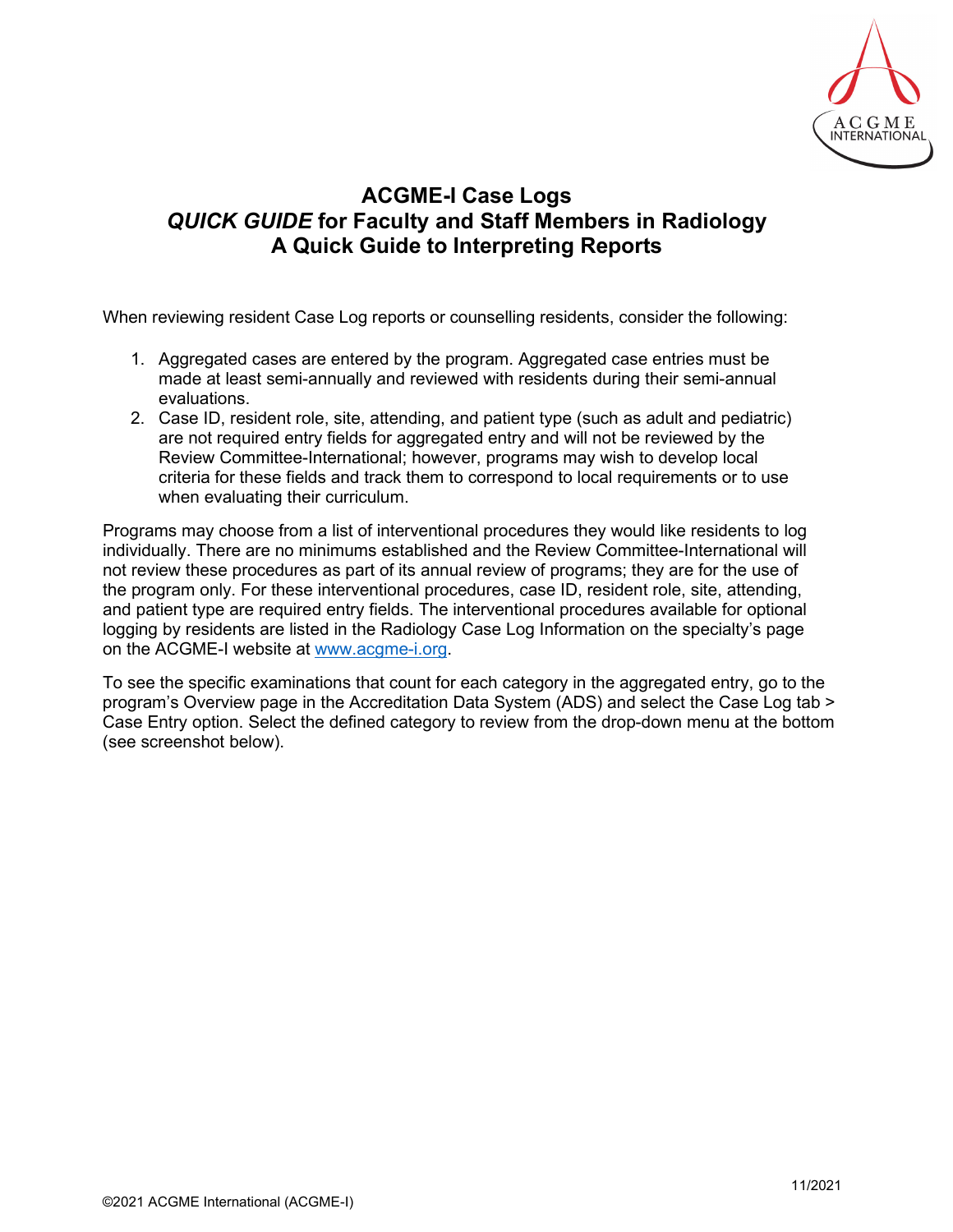|                                                         |                     |                   |        |                          |         | Minimum Indicator       |                   |     |  |
|---------------------------------------------------------|---------------------|-------------------|--------|--------------------------|---------|-------------------------|-------------------|-----|--|
| <b>Add Cases</b>                                        |                     |                   |        |                          | Reports | Reference Materials     |                   |     |  |
| Case ID O                                               |                     | Case Date*        |        |                          |         |                         |                   |     |  |
|                                                         |                     | 6/9/2021          | 篇      |                          |         |                         |                   |     |  |
| Case Year <sup>®</sup>                                  |                     | Role              |        |                          |         |                         |                   |     |  |
| -- Select --                                            | v                   | $-$ Select $-$    | v      |                          |         |                         |                   |     |  |
| Site                                                    |                     |                   |        |                          |         |                         |                   |     |  |
| $-$ Select $-$                                          | $\checkmark$        |                   |        |                          |         |                         |                   |     |  |
|                                                         |                     |                   |        |                          |         |                         |                   |     |  |
|                                                         |                     |                   |        |                          |         |                         |                   |     |  |
| <b>Patient Type</b><br>-- Select --<br>+ Add Comments O | v                   |                   |        |                          |         |                         |                   |     |  |
| Area/Type/Code<br><b>Favorites</b>                      |                     | Defined Category  |        |                          |         |                         |                   |     |  |
| <b>Defined Category</b>                                 |                     | Code or Keyword O |        |                          |         |                         |                   |     |  |
| MRI body                                                | $\hat{\phantom{a}}$ |                   |        | $\hbox{\tt Q}$           |         |                         |                   |     |  |
| wines in my                                             |                     |                   | ۹<br>٠ |                          | õ.      | Area                    | 이<br>Type<br>∴¢ ¦ | Fav |  |
| CT abd/pel<br><b>CTA/MRA</b>                            |                     |                   |        |                          |         | Diagnostic              | MRI               | ÷   |  |
| Dialysis Access Intervention                            |                     |                   |        |                          |         | Radiology               | Body              |     |  |
| Embolization                                            |                     |                   |        | of hilar and mediastinal |         | Diagnostic              | MRI               |     |  |
| Image guided bwurainage                                 |                     |                   |        |                          |         | Radiology               | Body              | ŵ   |  |
| Mammography                                             |                     |                   |        | of hilar and mediastinal |         |                         |                   |     |  |
| <b>MRI body</b><br>Def Cat: MRI body                    |                     |                   |        |                          |         | Diagnostic<br>Radiology | MRI<br>Body       | ÷   |  |

All examinations that count for the category are listed:

|                 | <b>Defined Category</b>                                             | Code or Keyword <sup>O</sup>                                                                                                                                                                |   |                         |                           |         |     |  |
|-----------------|---------------------------------------------------------------------|---------------------------------------------------------------------------------------------------------------------------------------------------------------------------------------------|---|-------------------------|---------------------------|---------|-----|--|
| <b>MRI body</b> | $\checkmark$                                                        | Q                                                                                                                                                                                           |   |                         |                           |         |     |  |
| Code<br>Δ       | <b>Description</b>                                                  |                                                                                                                                                                                             | ் | Ô.<br>Area              | <b>Type</b><br>Ĉ          | Fav     |     |  |
|                 | <b>MRI Body</b><br>Def Cat: MRI body                                |                                                                                                                                                                                             |   | Diagnostic<br>Radiology | <b>MRI</b><br><b>Body</b> |         | Add |  |
| 71550           | lymphadenopathy); without contrast material(s)<br>Def Cat: MRI body | Magnetic resonance (eq, proton) imaging, chest (eq, for evaluation of hilar and mediastinal                                                                                                 |   | Diagnostic<br>Radiology | MRI<br><b>Body</b>        | ٠       | Add |  |
| 71551           | lymphadenopathy); with contrast material(s)<br>Def Cat: MRI body    | Magnetic resonance (eq. proton) imaging, chest (eq. for evaluation of hilar and mediastinal                                                                                                 |   | Diagnostic<br>Radiology | <b>MRI</b><br><b>Body</b> | ★       | Add |  |
| 71552           | sequences<br>Def Cat: MRI body                                      | Magnetic resonance (eq, proton) imaging, chest (eq, for evaluation of hilar and mediastinal<br>lymphadenopathy); without contrast material(s), followed by contrast material(s) and further |   | Diagnostic<br>Radiology | <b>MRI</b><br><b>Body</b> | ★       | Add |  |
| 72195           | Def Cat: MRI body                                                   | Magnetic resonance (eq. proton) imaging, pelvis; without contrast material(s)                                                                                                               |   | Diagnostic<br>Radiology | <b>MRI</b><br><b>Body</b> | $\star$ | Add |  |
| 72196           |                                                                     | Magnetic resonance (eq. proton) imaging, pelvis; with contrast material(s)                                                                                                                  |   | Diagnostic              | <b>MRI</b>                |         | Add |  |